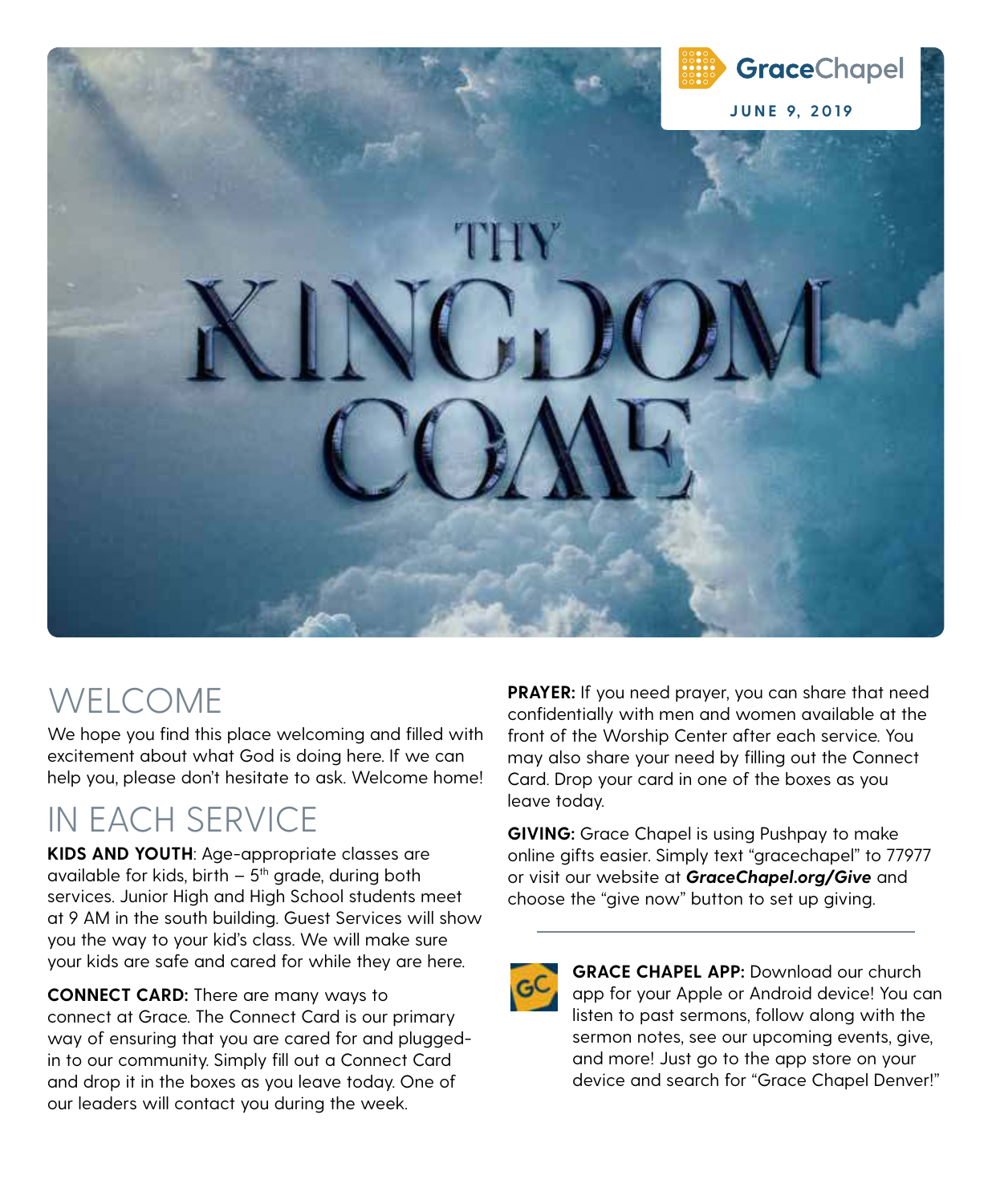### **HOW TO MAKE GRACE CHAPEL YOUR HOME COLORADO ROCKIES FAITH DAY**

| <b>ATTEND</b>  | Come to an event where you<br>meet others.                            |
|----------------|-----------------------------------------------------------------------|
| <b>CONNECT</b> | Find a group to join and foster<br>meaningful relationships.          |
| <b>SERVE</b>   | Use your talents and time to help<br>others and further our mission.  |
| <b>BELONG</b>  | Become a vital part of our family<br>by leading, giving, and praying. |



### **VACATION BIBLE SCHOOL • JUNE 24–28** TODAY is the last day to register for VBS! Register by midnight. We will not take any late registrations or walk-ins.

### **Register at GraceChapel.org/VBS**



### **AUGUST 18 • \$18/TICKET • GAME AT 1:10 PM**

Take me out to the ballgame! We are headed to watch the Rockies on Faith Day, and will stay for a concert by award-winning Kari Jobe.

# **ROCKIES FAITH DAY • AUGUST 18 • \$18/TICKET GAME AT 1:10 PM • CONCERT FOLLOWING GAME**

We are headed out to the ballpark to watch our Rockies take on the Miami Marlins then stay for an amazing concert by Grammy-nominated and Dove Award-winning singer/songwriter, Kari Jobe! This is a great opportunity to reach out and invite your neighbors, friends, and family! It will be a great time of fun and fellowship with other Grace families. Pick up your tickets at the Connect Desk in the Upper Lobby Hub. The tickets are in section 338 and are first come, first serve. Contact Robin Kluever, Connections Director, for more info.

**Pick up tickets at the Connect Desk in the Upper Lobby Hub**

### **KIDS LAST DAY TO REGISTER!**

#### **VACATION BIBLE SCHOOL • JUNE 24–28**

#### **9 AM – 12 PM (DAILY) • \$35 PER KID**

This year, our theme is "Roar" where "Life is wild, but God is good!" Each day, kids will learn important Bible truths through songs, games, snacks, and Bible adventures. VBS is for kids ages 4 (by June 1, 2019) through kids entering 6<sup>th</sup> grade. Registration ends tonight at midnight! Late registrations or walk-ins will not be accepted. Visit the table in the Upper Lobby Hub to learn more or to register.

**GraceChapel.org/VBS**

### **B** MEN

**SUMMER CAMP-OUTS • \$85 EACH GOLD RUSH (FATHER/SON) • JULY 12–14 SILVER RUN (FATHER/DAUGHTER) • JULY 26–28** 

It's time to go camping! Fathers, come experience God's creation with your kids! These camp-outs are a great way to connect with your kids and other Grace families. Enjoy many activities such as fishing, hiking, horseback riding, biking, and more! Fees may apply for some activities. Sons and daughters must be at least five years old to participate in these events. Register online.

**GraceChapel.org/Men**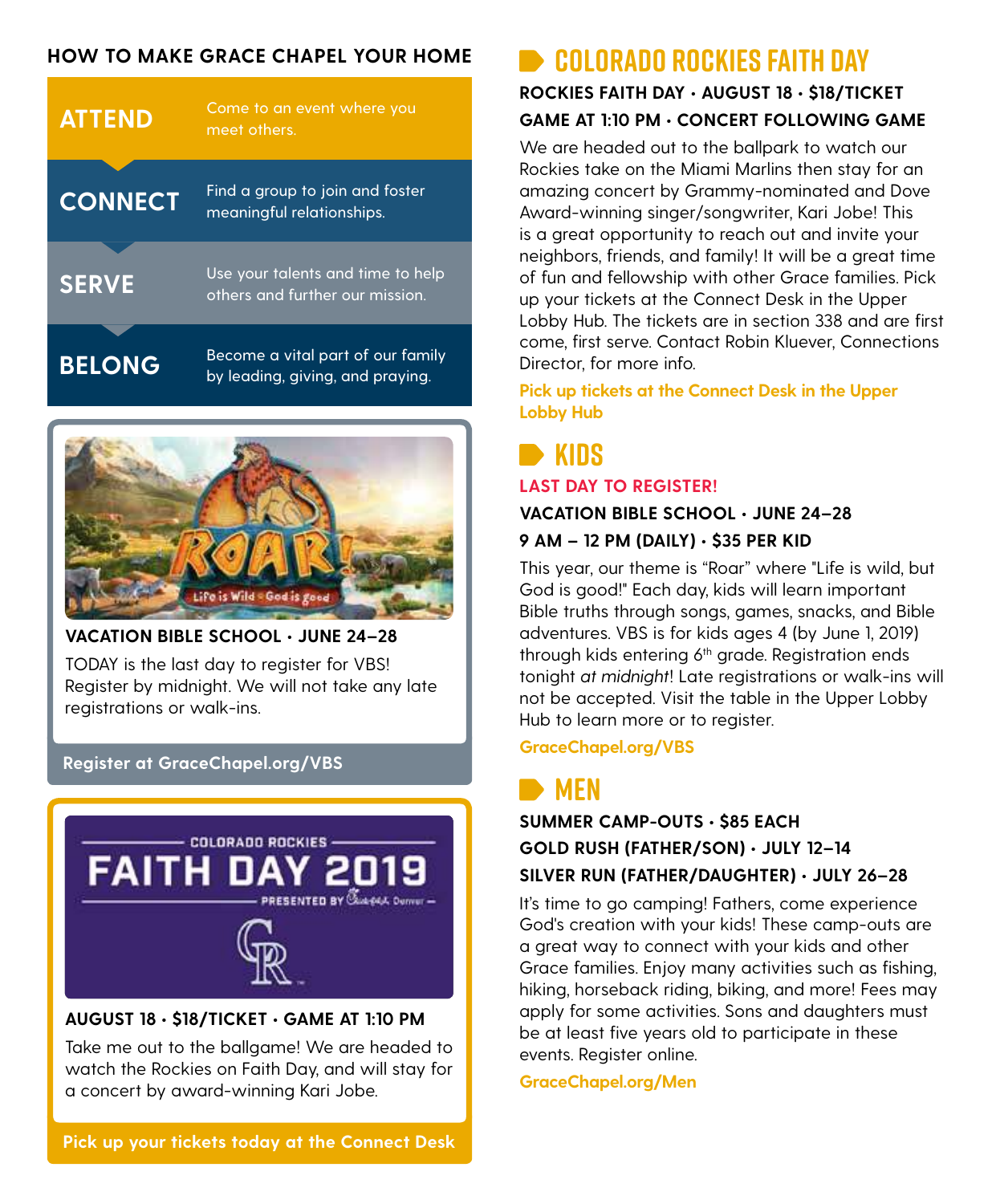### **RAYER AND WORSHIP**

### **JULY 2 • 5:30–8 PM • UPPER LOBBY HUB**

Instead of proclaiming our "independence," let's proclaim our dependence on God! Come early and join us for dinner (minimal cost) at 5:30 PM. Prayer and worship will begin at 6:30 PM. The kids class on prayer will begin at 6:30 PM. Please note: We are moving our prayer and worship nights from the first Thursday of every other month to the first Tuesday starting in July. Upcoming dates: September 3 and November 5.

### **GraceChapel.org**

### **B** COLLEGE

**COLLEGE COMMUNITY GROUP**

#### **SUNDAYS • 5:30 PM**

Are you college age? Do you like food, people, places…things? We are meeting every Sunday night in the summer for dinner, Bible discussion, and then going to a park. Text Kurt Roberts at 559.859.2147 or Steve Whitlock at 303.775.0663 for more details.

### **WOMEN**

### **SUMMER BIBLE STUDY • 6:30–8:30 PM • FREE TUESDAYS THROUGH JULY 9 • UPPER LOBBY HUB**

Our summer Bible study is trying a new format. Each night, we will have a stand-alone topic with teaching and a time to circle up for discussion. Expect topics like: how the Bible works together, personal revival through prayer, and reaching out to those of other faiths—just to name a few. Bring a friend or come make new ones! Childcare is not available for this study. R.S.V.P. online.

### **GraceChapel.org/Women**

## **GC SPORTS**

### **NEW LEAGUES**

We have some new leagues coming up for the summer. For all the details, visit our website or contact Kyle Carlson at info.gcsports@gmail.com.

### **GraceChapel.org/GCSports**

### **WOMEN**

### **INVEST INFORMATIONAL MEETING JUNE 12 • 6:30 PM • ROOM 314**

The Invest Meeting has been rescheduled to June 12. If you are interested in mentoring a younger woman, knowing that you don't have to be perfect or have all the answers, but willing to let the Holy Spirit use you to encourage someone younger, join us as we explore this new ministry at Grace. Register online. Childcare is not available.

**GraceChapel.org/RSVP**

## **VACATION BIBLE SCHOOL VOLUNTEERS**

### **JUNE 24–28**

We are looking for volunteers to serve our kids for VBS. Service opportunities include Crew Leaders, decorating, set-up, and tear-down. Volunteers will receive a \$10 discount per kid. We provide a fun, mini-VBS (or Nursery care) for kids of volunteers under the age of 4. Students need to have completed 6<sup>th</sup> grade to volunteer. Stop by the table in the Upper Lobby Hub to sign up.

**GraceChapel.org/VBS**

### **COMMUNION**

Communion is open to all believers who have put their trust in Jesus Christ. Communion elements consist of grape juice and gluten-free wafers.

## **FOLLOW US ON SOCIAL MEDIA**

Social media is a great way to get connected at Grace. Be sure to follow us on Facebook and Instagram for important updates, inspiration, events, pictures, sermons, and all things Grace Chapel. Go to **Facebook.com/GraceChapel** or **Instagram.com/GCDenver** to get connected today.

## **CARE – HAVE A NEED?**

Whether it's personal care from a Pastor, prayer from a team of dedicated men and women, or financial assistance in stressful times, let us know how we can support you.

#### **Email LGoorabian@GraceChapel.org**